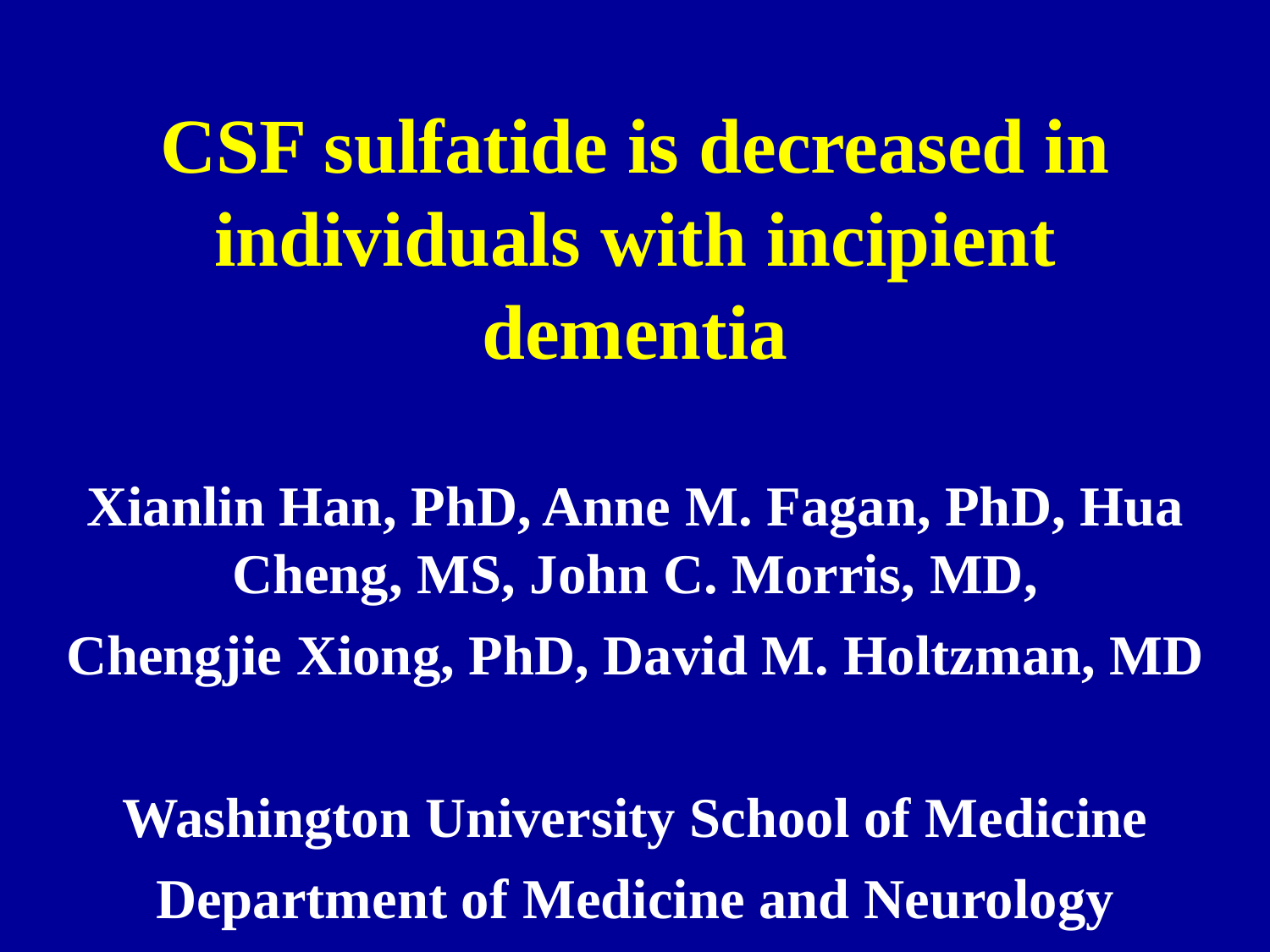#### **Stage of dementia**



**Progression**

**Time**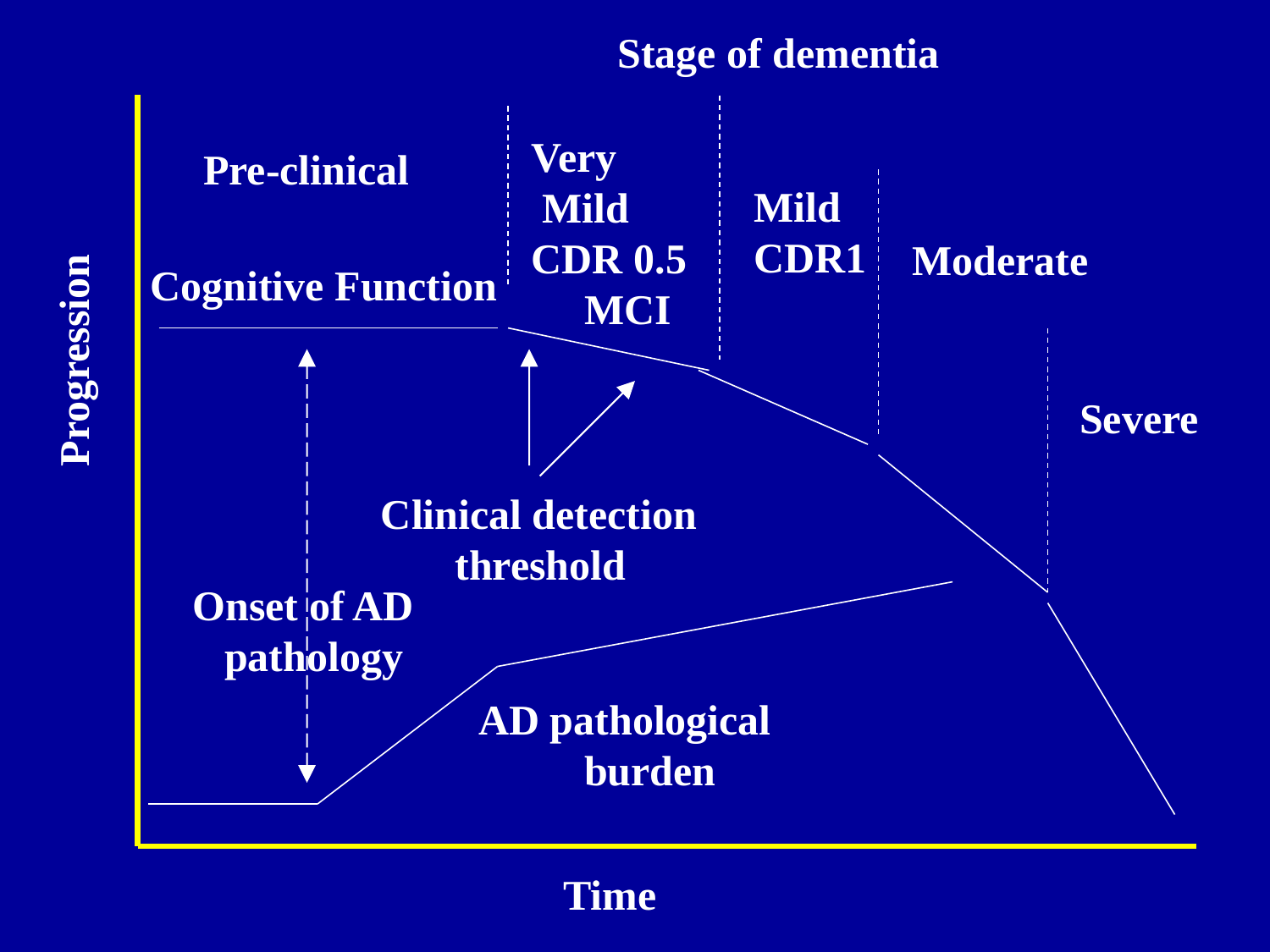**An unbiased screen of normal and AD brain tissue using ESImass spectrometry led to identification of marked decline in sulfatide in both gray and white matter at CDR 0.5 level of dementia due to AD. \*Most other lipids were unchanged.**





**Han et al. J. Neurochem. 2002**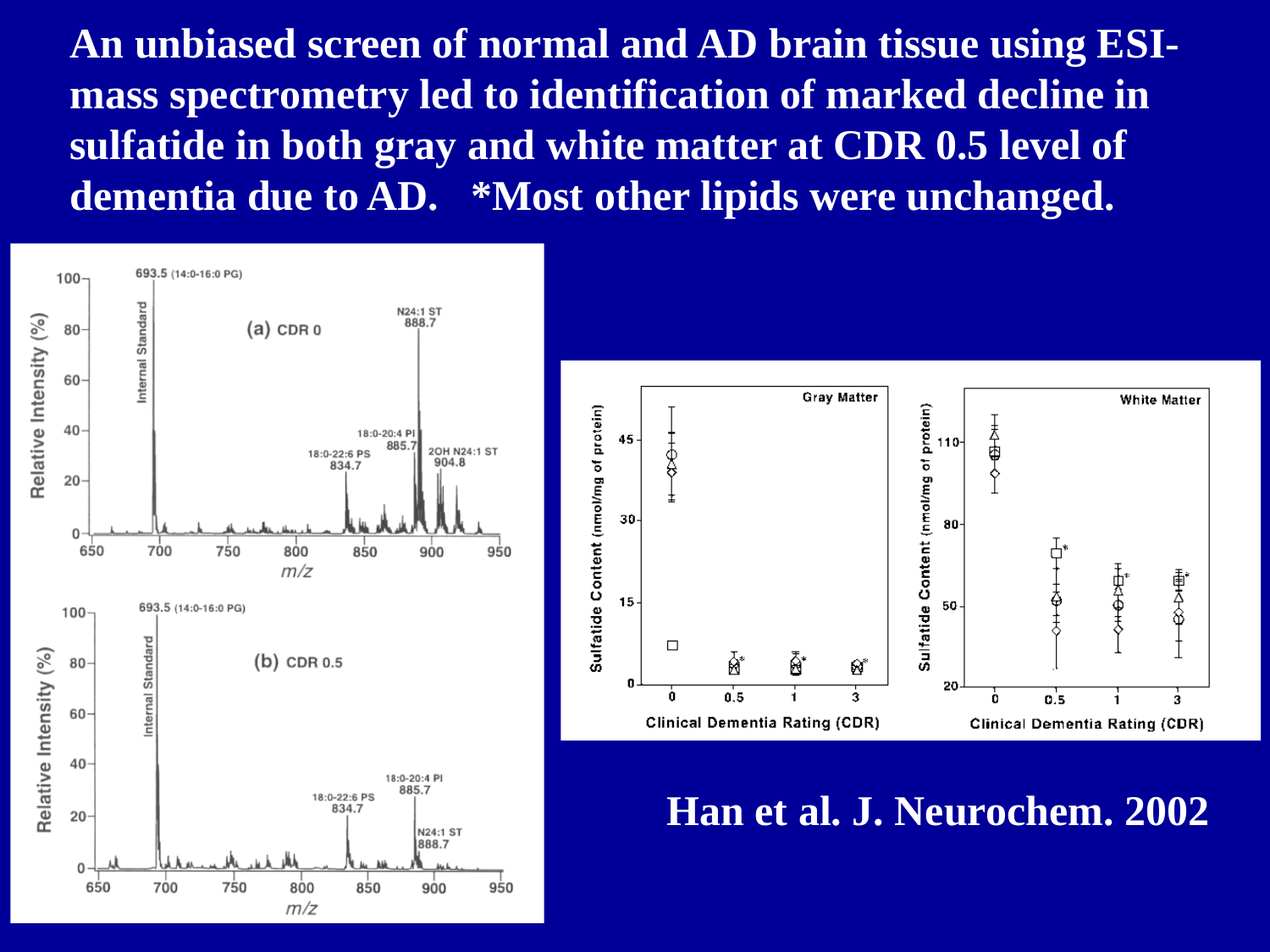# **Sulfatide: a sulfated galactocerebroside**

- **\* synthesized by oligodendrocytes**
- **\* buildup due to sulfatidase deficiency causes metachromatic leukodystrophy**
- **\* present in lipoprotein particles along with apoE in the CNS**

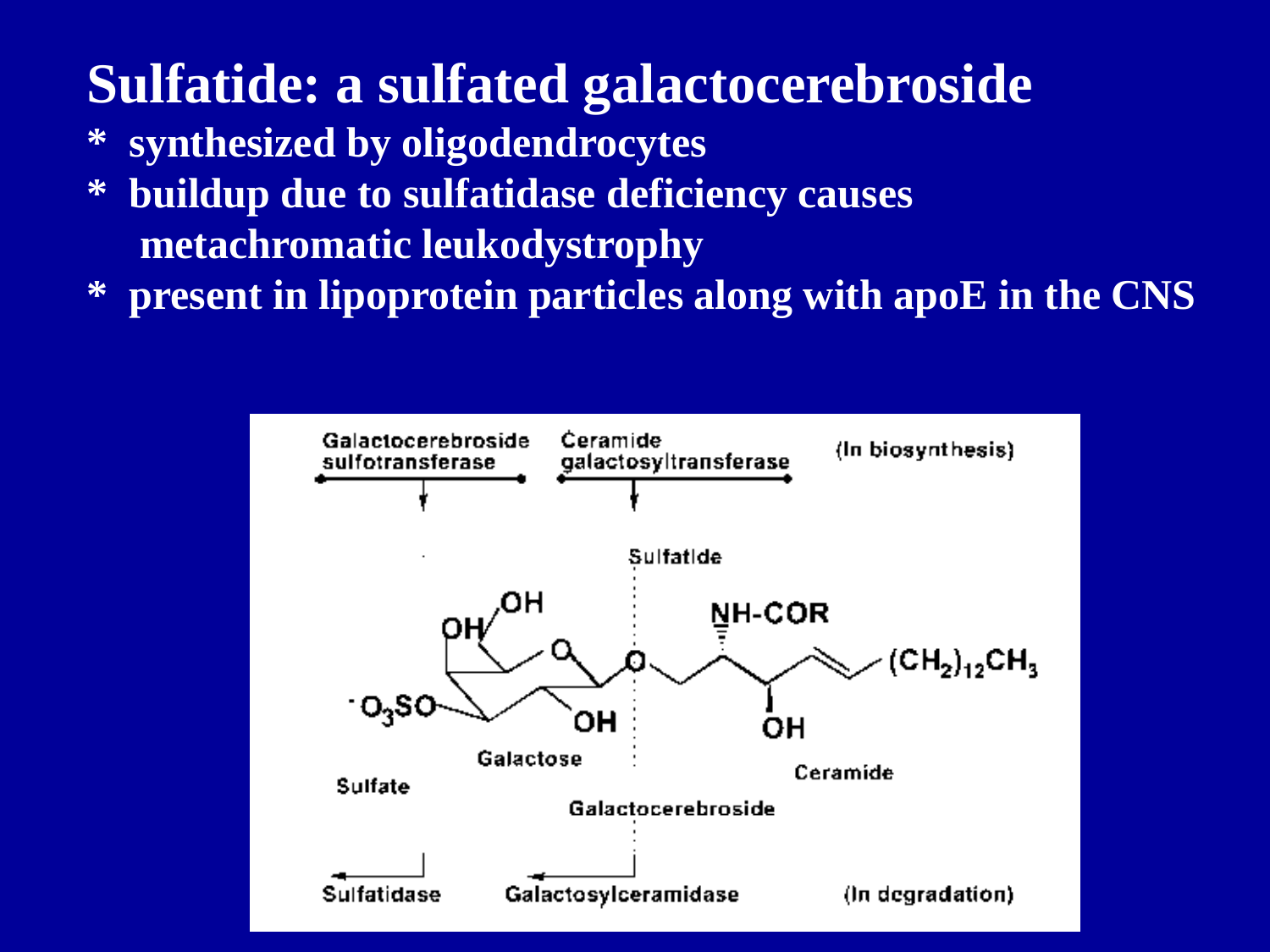#### **Electrospray ionization mass spectrometry: Decrease in sulfatides in very mild AD frontal grey matter vs. control**

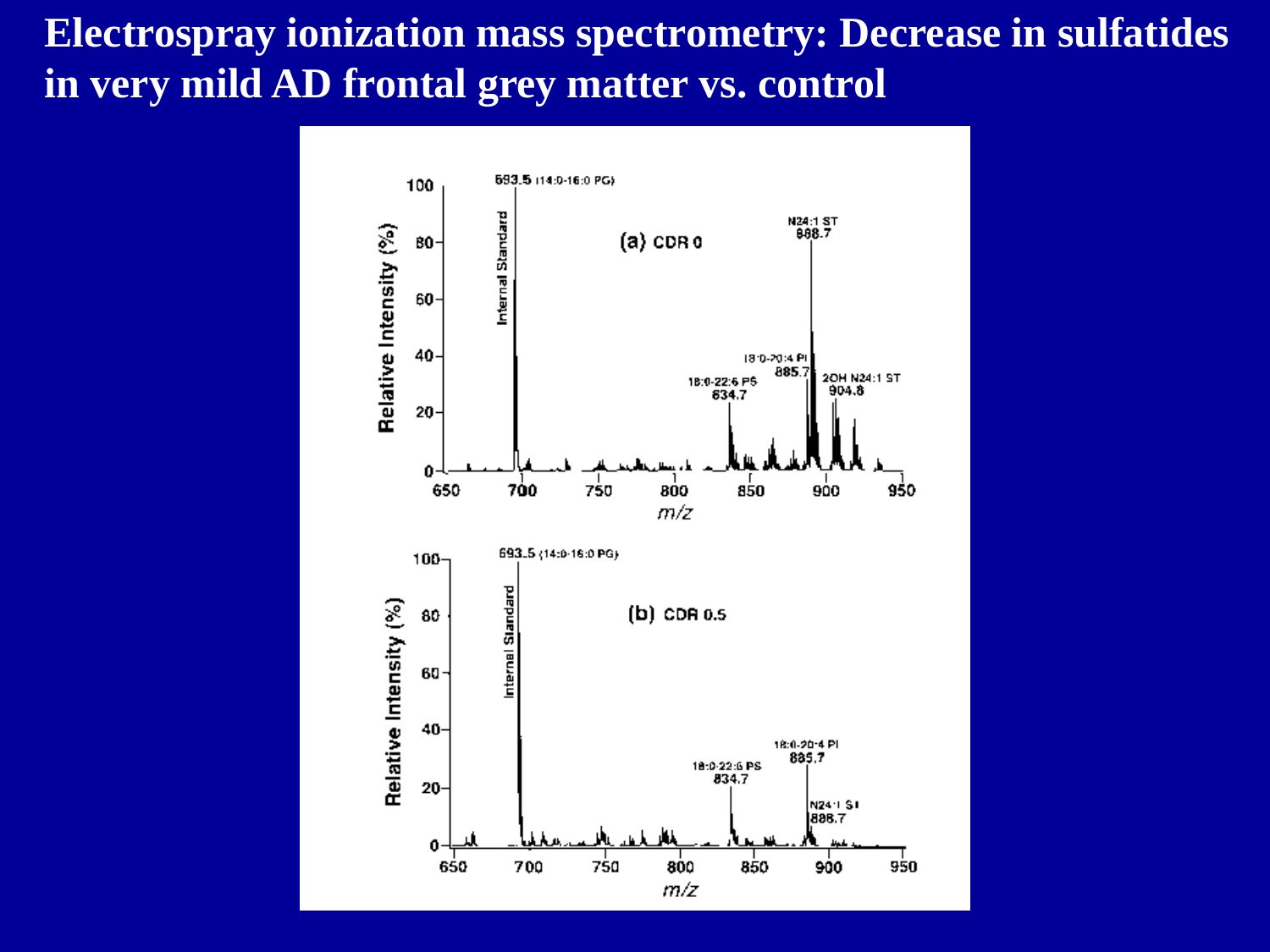#### **Characteristics of initial group in CSF study**

|                           | <b>CDR0</b>       | <b>CDR 0.5</b>   | p-value |
|---------------------------|-------------------|------------------|---------|
| <b>Subjects</b>           | $N=19$            | $N=20$           |         |
|                           |                   |                  |         |
| <b>Male/Female</b>        | 9/10              | 5/15             |         |
|                           |                   |                  |         |
| % Caucasian               | 95%               | 95%              |         |
|                           |                   |                  |         |
| Age                       | $70.6 +/- 1.3$    | $73.9 + (-1.7)$  | 0.12    |
| <b>Years of Education</b> | $14.21 + (-0.71)$ | $15.1 + (-0.82)$ | 0.44    |
|                           |                   |                  |         |
| <b>MMSE</b> score         | $29.4 + (-0.18)$  | $26.4 + (-0.72)$ | 0.0002  |
|                           |                   |                  |         |

**Table 1. Characteristics of study subjects. (Mean +/- SEM)** 

#### **All CSF and plasma was collected fasting at 8AM Samples were stored at –70oC till analyzed**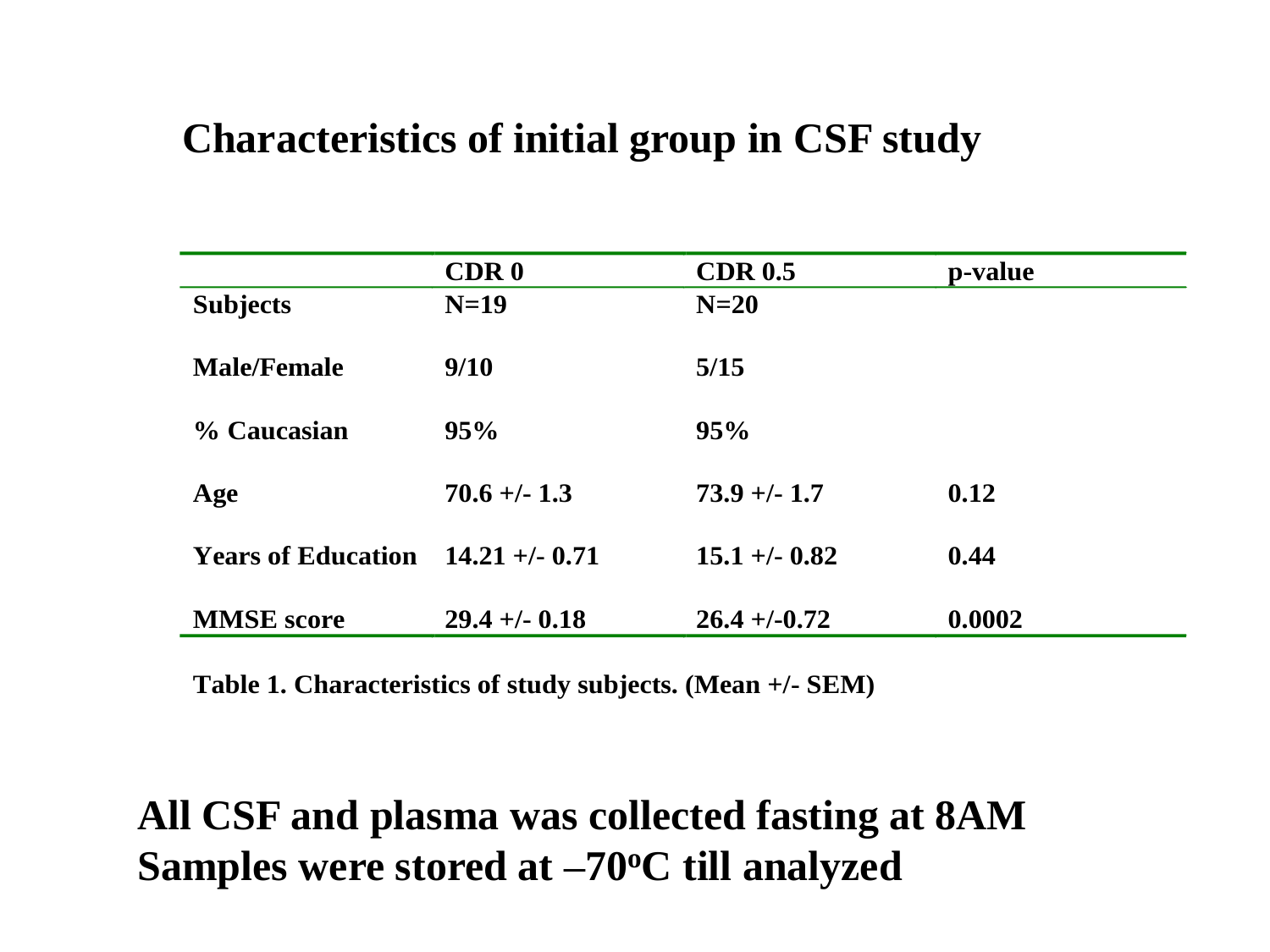#### **CSF sulfatide (ST) is markedly and significantly lower in CDR 0.5 vs. CDR 0 subjects**

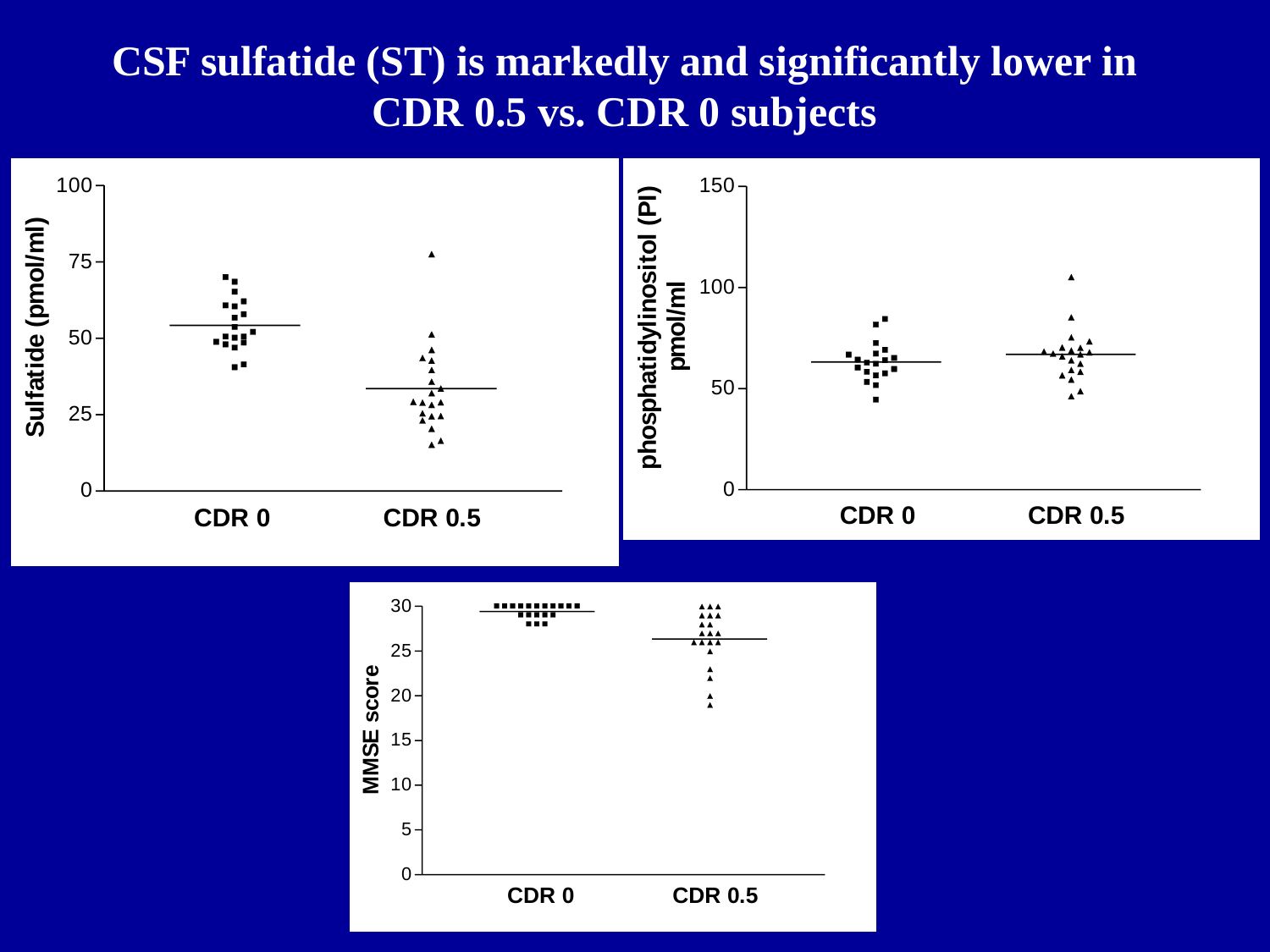**Sensitivity and specificity of CSF sulfatide/PI ratio in differentiating CDR 0 from CDR 0.5 subjects is better in this sample than several other established AD biomarkers**

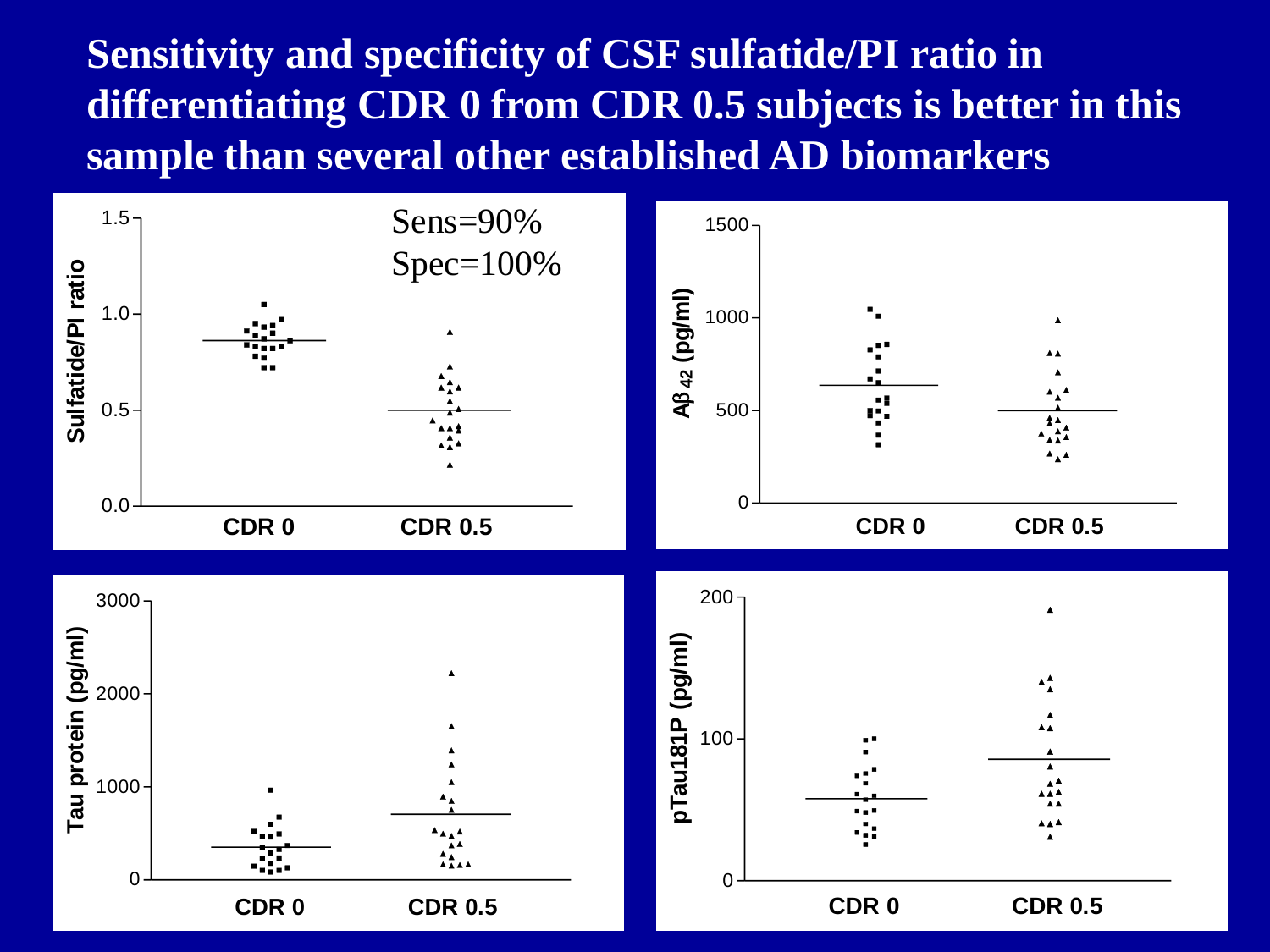### **Future Questions to be addressed**

- **1. Does sulfatide or the ST/PI ratio differentiate subjects who have a CDR score of 0 from a score of 0.5 and greater in other samples?**
- **2. Are there storage or collection issues that are critical in assessment of this CSF biomarker?**
- **3. Does a low ST/PI ratio increase risk of converting from CDR 0 to CDR 0.5 or from CDR 0.5 to 1?**

**4. Is a decrease in ST/PI ratio specific for AD vs. other neuro-degenerative diseases (e.g. Parkinson's, frontotemporal dementia, etc.).**